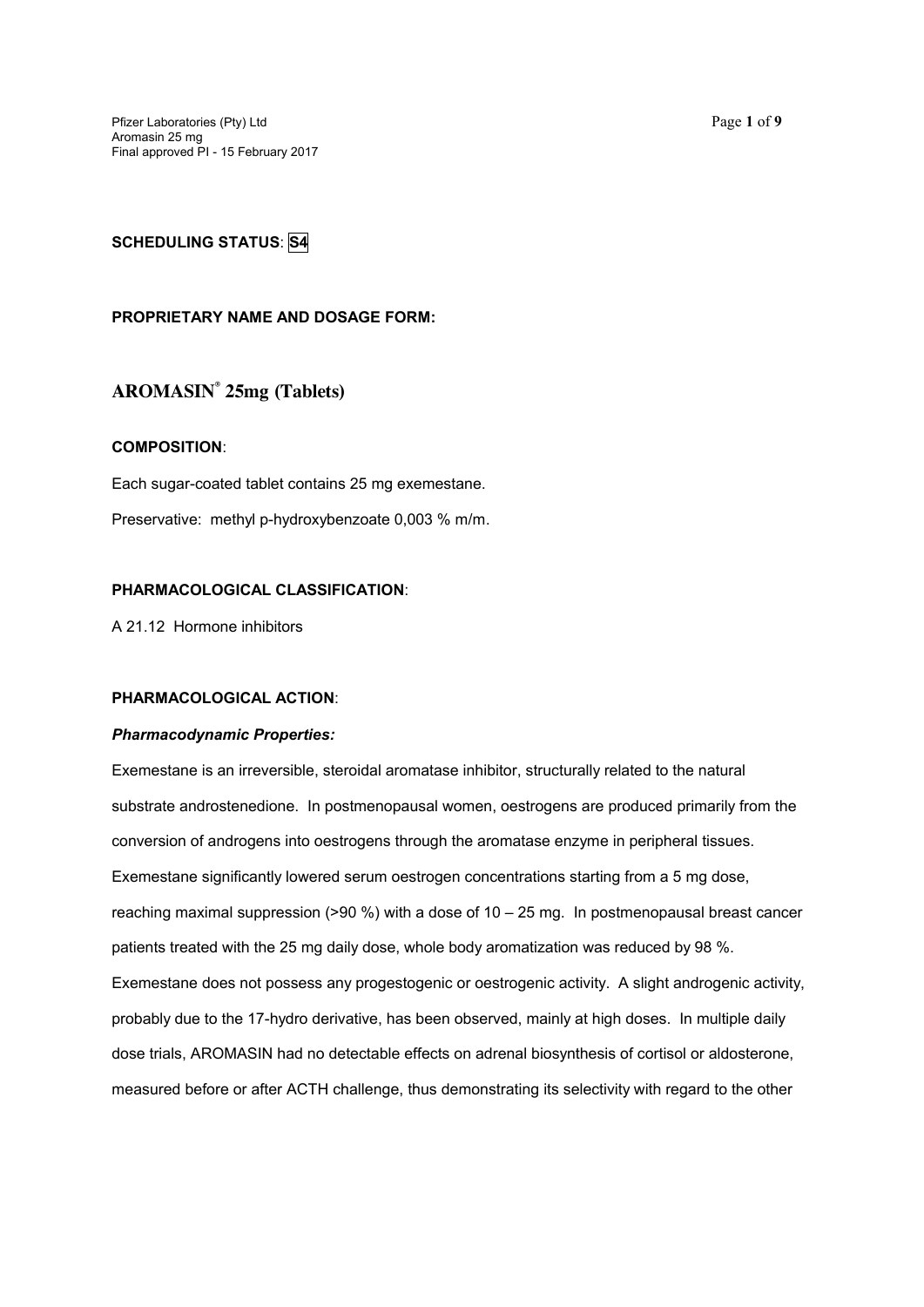enzymes involved in the steroidogenic pathway.

A non dose-dependent slight increase in serum LH and FSH levels has been observed even at low doses.

#### *Pharmacokinetic Properties:*

**Absorption:** Following oral administration, exemestane is rapidly absorbed. Animal data suggest that the oral bioavailability could be incomplete due to first-pass metabolism. At a single dose of 25 mg given after a meal, average peak plasma levels of 18 ng/ml are achieved within 2 hours post-dosing. Food was shown to enhance absorption, resulting in plasma levels 40 % higher than those observed in subjects under fasting conditions.

**Distribution:** After the peak, plasma levels of exemestane decline in a polyexponential manner with a terminal half-life of approximately 24 hours. Exemestane is extensively distributed into tissues as reflected by a high volume of distribution. The plasma protein binding of exemestane is approximately 90 % and the fraction bound is independent from the total concentration. The distribution of the drug and/or its metabolites into blood cells is negligible.

**Metabolism and excretion:** No significant deviations from dose-proportional pharmacokinetics were observed in healthy volunteers up to a 50 mg oral dose. Following repeated daily administration of 25 mg, plasma concentrations of the unchanged drug were of a similar order to those measured after single dosing. Following oral administration of a single dose radiolabelled exemestane, the elimination of drug-related products was shown to be essentially complete within 1 week, with approximately equal proportions of the dose eliminated in urine and faeces. The amount of drug excreted unchanged in urine is less than 1 % of the dose. The clearance of exemestane is high, mainly due to metabolism. The biotransformation proceeds through oxidation of the methylene group at position 6 via the CYP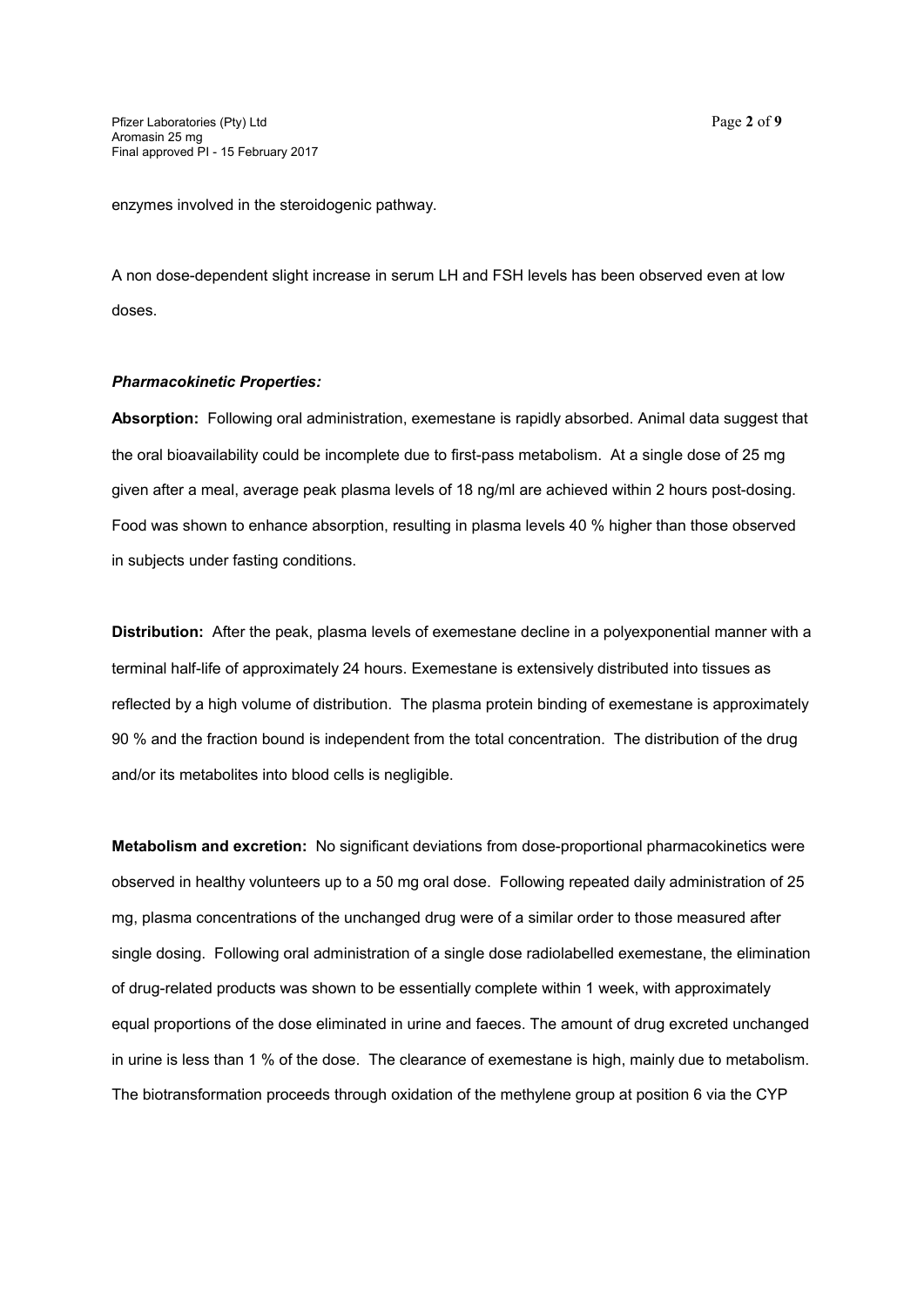3A4 isoenzyme and/or reduction of 17-keto group by aldoketoreductases. Subsequently, many secondary metabolites are formed, each accounting for a limited amount of the drug. The metabolites are either inactive or less active than the parent drug in inhibiting aromatase.

### **Special populations:**

**Age:** No significant correlation between the systemic exposure of exemestane and the age of subjects has been observed.

**Renal insufficiency:** exemestane pharmacokinetics have been investigated in subjects with severe renal insufficiency (CL $_{CR} \leq 30$  mL/min). In these subjects the systemic exposure of exemestane after a single dose was found to be approximately double that of healthy volunteers.

**Hepatic insufficiency:** exemestane pharmacokinetics have been investigated in subjects with moderate and severe hepatic insufficiency. The systemic exposure to AROMASIN was 2 – 3 times higher than in healthy volunteers.

## **INDICATIONS**:

Aromasin is indicated for the following:

- **FIFE** Treatment of advanced oestrogen receptor positive breast cancer in women with natural or induced postmenopausal status whose disease has progressed following anti-oestrogen therapy.
- Adjuvant treatment of postmenopausal women with oestrogen receptor positive invasive early breast cancer who are disease free, following at least 2 years of initial adjuvant tamoxifen therapy.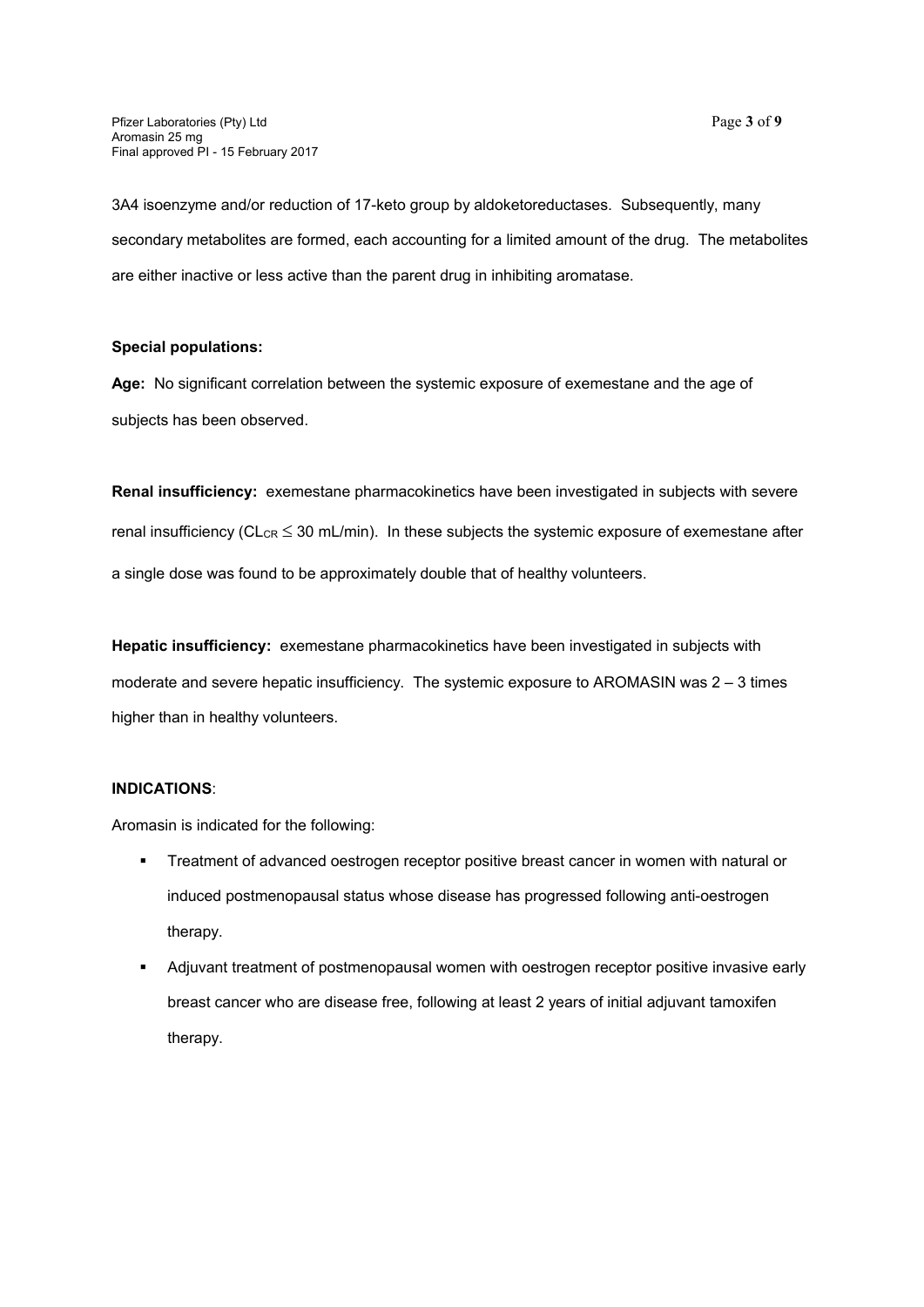Pfizer Laboratories (Pty) Ltd Page **4** of **9** Aromasin 25 mg Final approved PI - 15 February 2017

#### **CONTRA-INDICATIONS:**

AROMASIN tablets are contra-indicated in patients with a known hypersensitivity to exemestane or to any of the excipients, in pre-menopausal women and in pregnant or lactating women.

### **WARNINGS AND SPECIAL PRECAUTIONS:**

*Effects on ability to drive and use machines:*

Drowsiness, somnolence, asthenia and dizziness have been reported with the use of the medicine.

Patients should be advised that, if these events occur, their physical and/or mental abilities required

for operating machinery or driving a car may be impaired.

Due to its mode of action, Aromasin should not be administered to pre-menopausal women.

Therefore, the postmenopausal status should be ascertained by assessment of LH, FSH and oestradiol levels.

Aromasin should not be co-administered with oestrogen-containing medicines as these would negate its pharmacological action.

**During adjuvant treatment with Aromasin, women with osteoporosis or at risk of osteoporosis should have their bone mineral density formally assessed by bone densitometry at the commencement of treatment and at regular intervals thereafter. Treatment or prophylaxis for osteoporosis should be initiated as appropriate and carefully monitored.**

### **INTERACTIONS:**

*In vitro* evidence showed that the exemestane is metabolised through cytochrome P450 (CYP) 3A4 and aldoketoreductases and does not inhibit any of the major CYP isoenzymes. In a clinical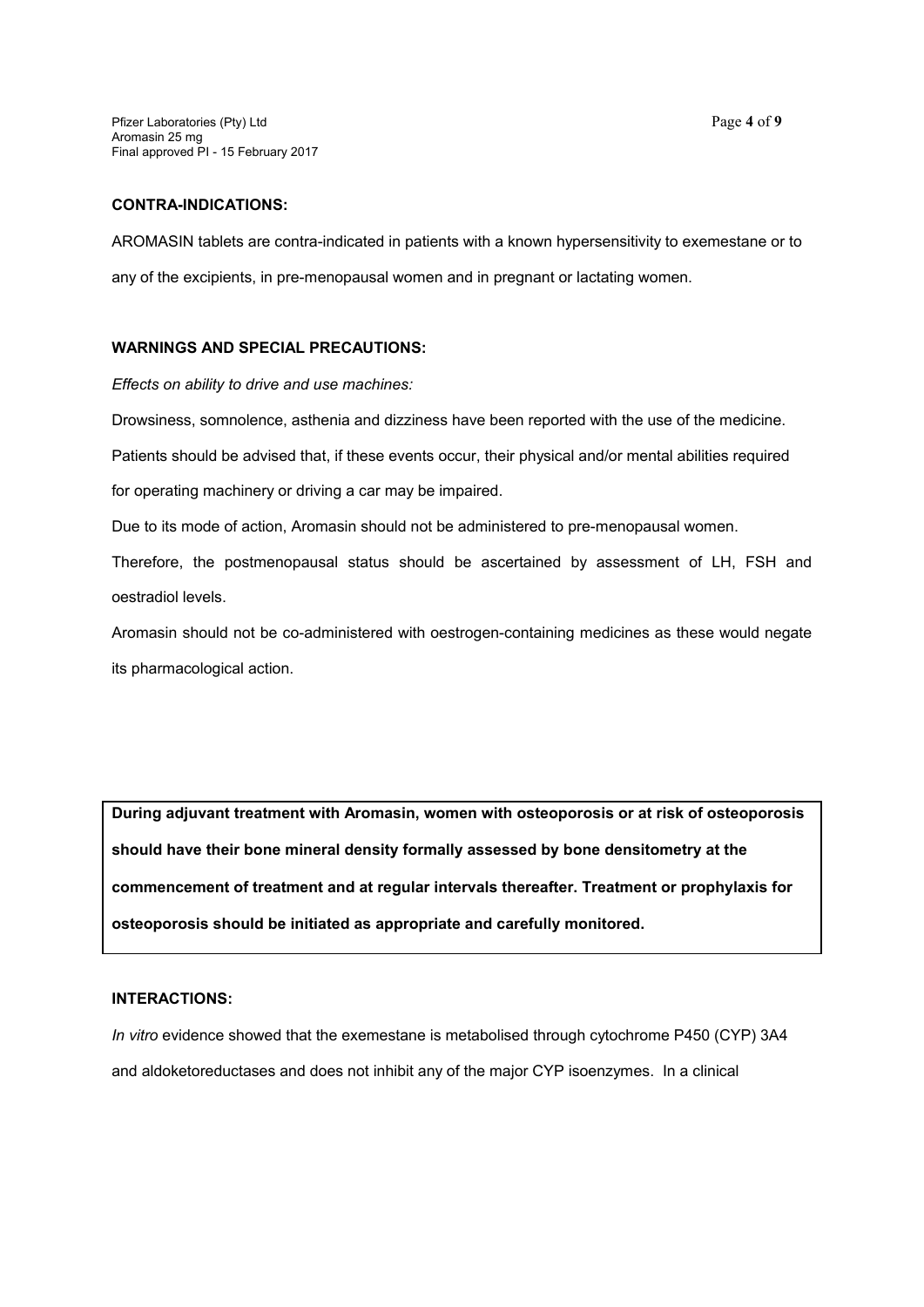effects on the pharmacokinetics of Aromasin.

In a pharmacokinetic interaction study with rifampicin, a potent CYP 3A4 inducer, the pharmacologic activity (i.e. oestrogen suppression) was not affected, despite an about 50% decrease in the Cmax and AUC of exemestane.

# **PREGNANCY AND LACTATION:**

AROMASIN is contra-indicated in pregnant or lactating women. If AROMASIN is taken accidentally, administration should be immediately discontinued.

# **DOSAGE AND DIRECTIONS FOR USE**:

# *Adults and elderly patients:*

The recommended dose of AROMASIN is one 25 mg tablet to be taken once daily, preferably after a meal.

In patients with:

- Advanced breast cancer, treatment with AROMASIN should continue until tumour progression is evident.
- Early breast cancer, treatment with Aromasin should continue until completion of five years of adjuvant hormonal therapy (anti-oestrogen followed by Aromasin), or until tumour relapse occurs.

No dose adjustments are required for patients with hepatic or renal insufficiency.

# *Children:*

Not recommended for use in children.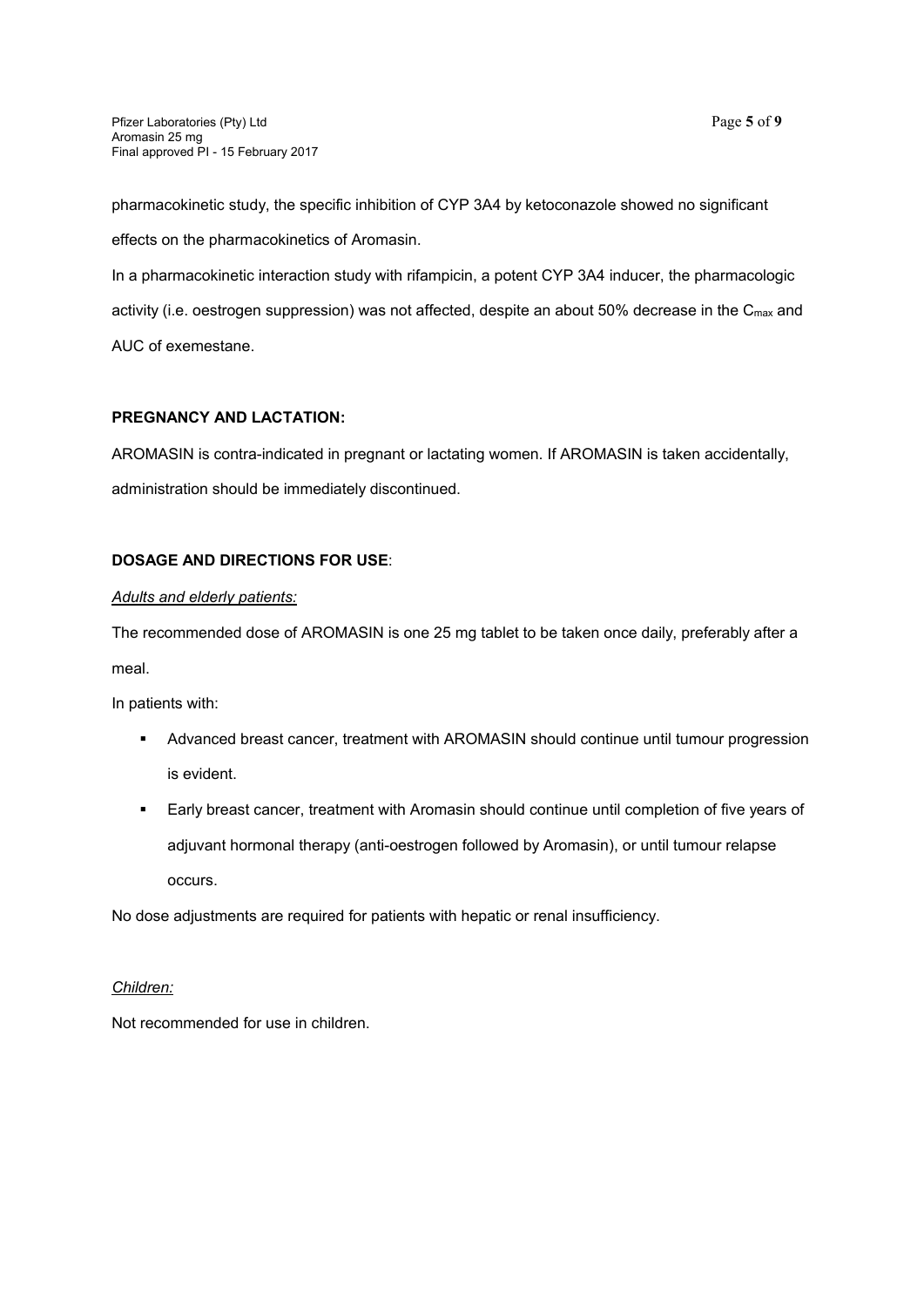Pfizer Laboratories (Pty) Ltd Page **6** of **9** Aromasin 25 mg Final approved PI - 15 February 2017

### **SIDE-EFFECTS:**

In the clinical studies conducted with Aromasin, the discontinuation rate due to adverse events was 2,8 % in the overall patient population with advanced breast cancer receiving the standard dose of 25 mg and 6,3% in patients with early breast cancer receiving adjuvant treatment with Aromasin following initial adjuvant tamoxifen therapy.

In patients with early breast cancer, the most commonly reported adverse reactions were hot flushes (21%) and fatigue (16%).

Most adverse reactions can be attributed to the normal pharmacological consequences of oestrogen deprivation (e.g. hot flushes).

The side-effects were categorized utilizing the incidence rate as follows:

Very Common: >1/10 (>10%)

Common: >1/100 and ≤1/10 (>1% and ≤10%)

Uncommon: >1/1000 and ≤1/100 (>0,1% and ≤1%)

Rare: >1/10 000 and ≤1/1000 (>0,01% and ≤0,1%)

| <b>System Organ Class</b>                    | <b>Frequency</b> | <b>Adverse Events</b> |
|----------------------------------------------|------------------|-----------------------|
| <b>Metabolism and nutrition</b><br>disorders | Common           | Anorexia              |
| <b>Psychiatric disorders</b>                 | Very Common      | Insomnia              |
|                                              | Common           | Depression            |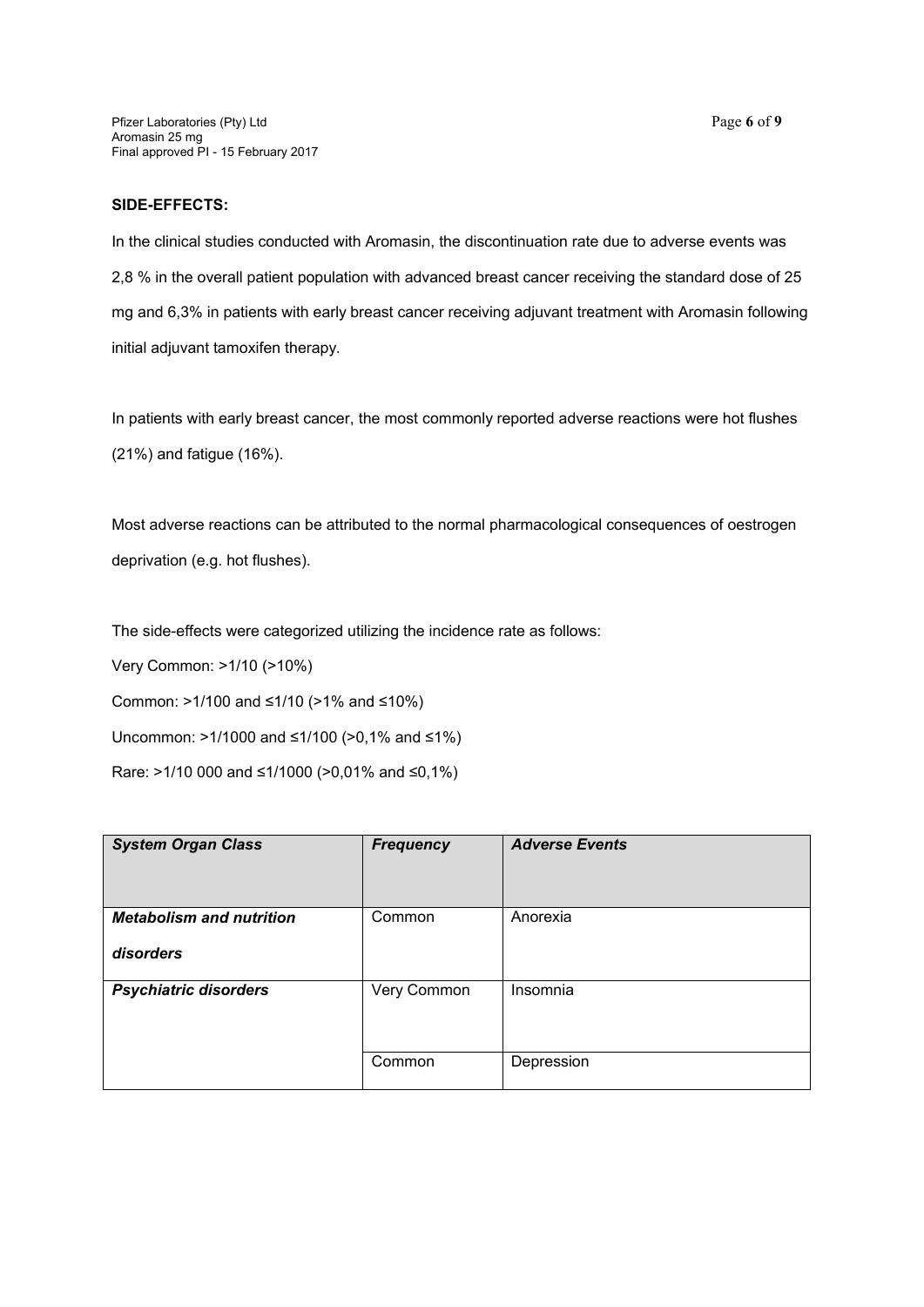| <b>System Organ Class</b>           | <b>Frequency</b> | <b>Adverse Events</b>                   |
|-------------------------------------|------------------|-----------------------------------------|
|                                     |                  |                                         |
|                                     |                  |                                         |
|                                     |                  |                                         |
| <b>Nervous system disorders</b>     | Very Common      | Headache                                |
|                                     |                  |                                         |
|                                     |                  |                                         |
|                                     | Common           | Dizziness, carpal tunnel syndrome       |
|                                     |                  |                                         |
|                                     | Uncommon         | Somnolence                              |
|                                     |                  |                                         |
|                                     |                  |                                         |
| Vascular disorders                  | Very common      | Hot flushes                             |
|                                     |                  |                                         |
|                                     |                  |                                         |
| <b>Gastrointestinal disorders</b>   | Very Common      | Nausea                                  |
|                                     |                  |                                         |
|                                     |                  |                                         |
|                                     | Common           | Abdominal pain, vomiting, constipation, |
|                                     |                  | dyspepsia, diarrhoea                    |
|                                     |                  |                                         |
|                                     |                  |                                         |
| <b>Skin and subcutaneous tissue</b> | Very Common      | Increased sweating                      |
| disorders                           |                  |                                         |
|                                     | Common           | Rash, alopecia                          |
|                                     |                  |                                         |
|                                     |                  |                                         |
| <b>Musculoskeletal and bone</b>     | Common           | Joint and musculoskeletal pain          |
|                                     |                  |                                         |
| disorders                           |                  |                                         |
| <b>General disorders and</b>        | Very Common      | Fatigue                                 |
| administration site conditions      |                  |                                         |
|                                     |                  |                                         |
|                                     | Common           | Pain, peripheral oedema                 |
|                                     |                  |                                         |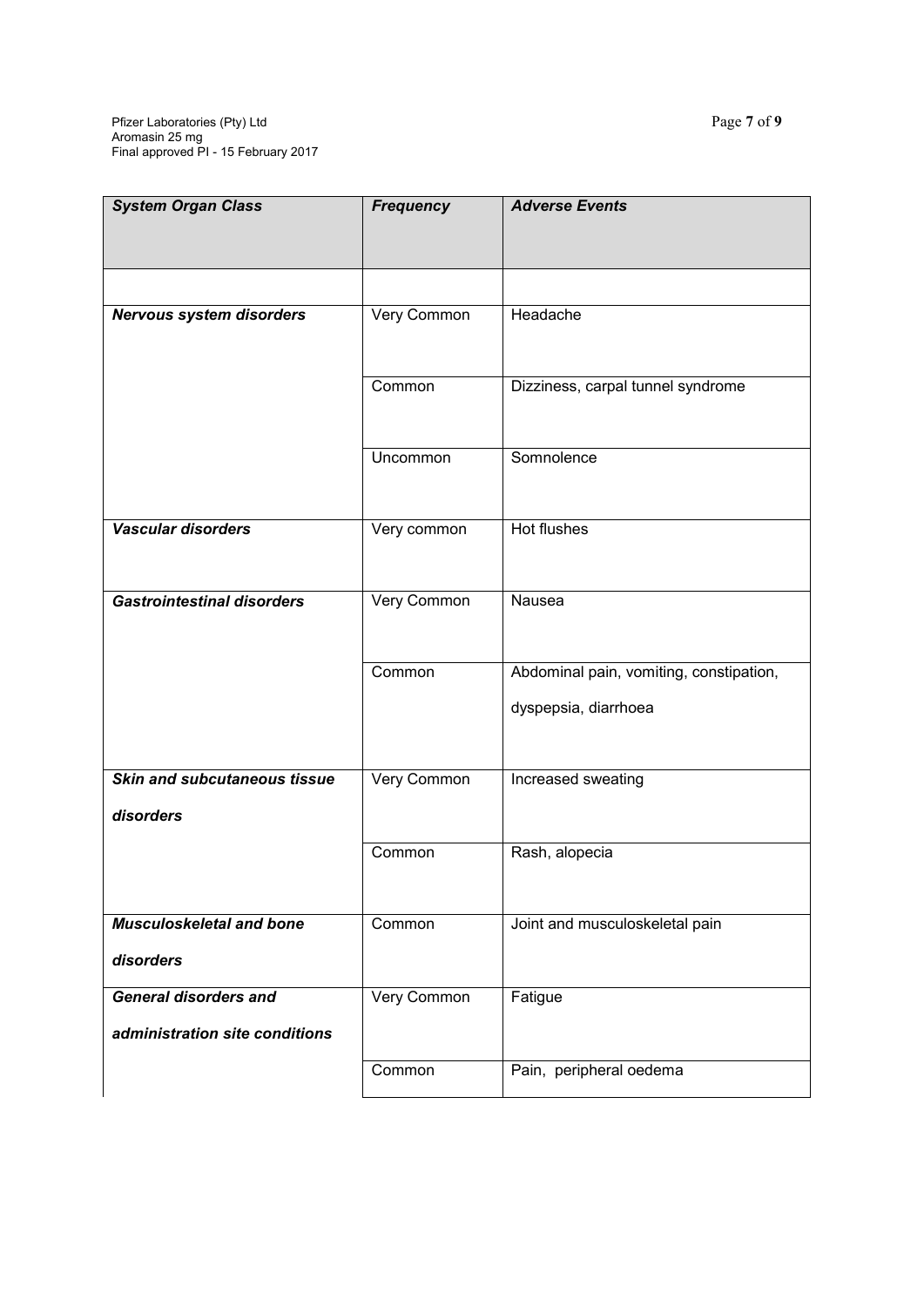| <b>System Organ Class</b> | Frequency | <b>Adverse Events</b> |
|---------------------------|-----------|-----------------------|
|                           | Uncommon  | Asthenia              |

### *Blood and lymphatic system disorders*

In patients with Advanced Breast Cancer, thrombocytopenia and leucopenia have been rarely reported. An occasional decrease in lymphocytes has been observed in approximately 20 % of patients receiving Aromasin, particularly in patients with pre-existing lymphopenia; however, mean lymphocyte values in these patients did not change significantly over time. This effect has not been observed in patients treated for early breast cancer.

# *Hepatobiliary disorders*

Elevations of liver enzymes have been observed. Elevation of alkaline phosphatase and bilirubin was very commonly observed, although usually not associated with elevation of liver enzymes.

# **KNOWN SYMPTOMS OF OVERDOSAGE AND PARTICULARS OF ITS TREATMENT**:

Clinical trials have been conducted with Aromasin given up to 800 mg in a single dose to healthy female volunteers and up to 600 mg daily to postmenopausal women with advanced breast cancer; these dosages were well tolerated. The single dose of Aromasin that could result in life-threatening symptoms is not known. In rats and dogs, lethality was observed after single oral doses equivalent to 2000 and 4000 times, respectively, the recommended human dose on a mg/m<sup>2</sup> basis. There is no specific antidote to overdosage and treatment must be symptomatic. General supportive care, including frequent monitoring of vital signs and close observation of the patient, is indicated.